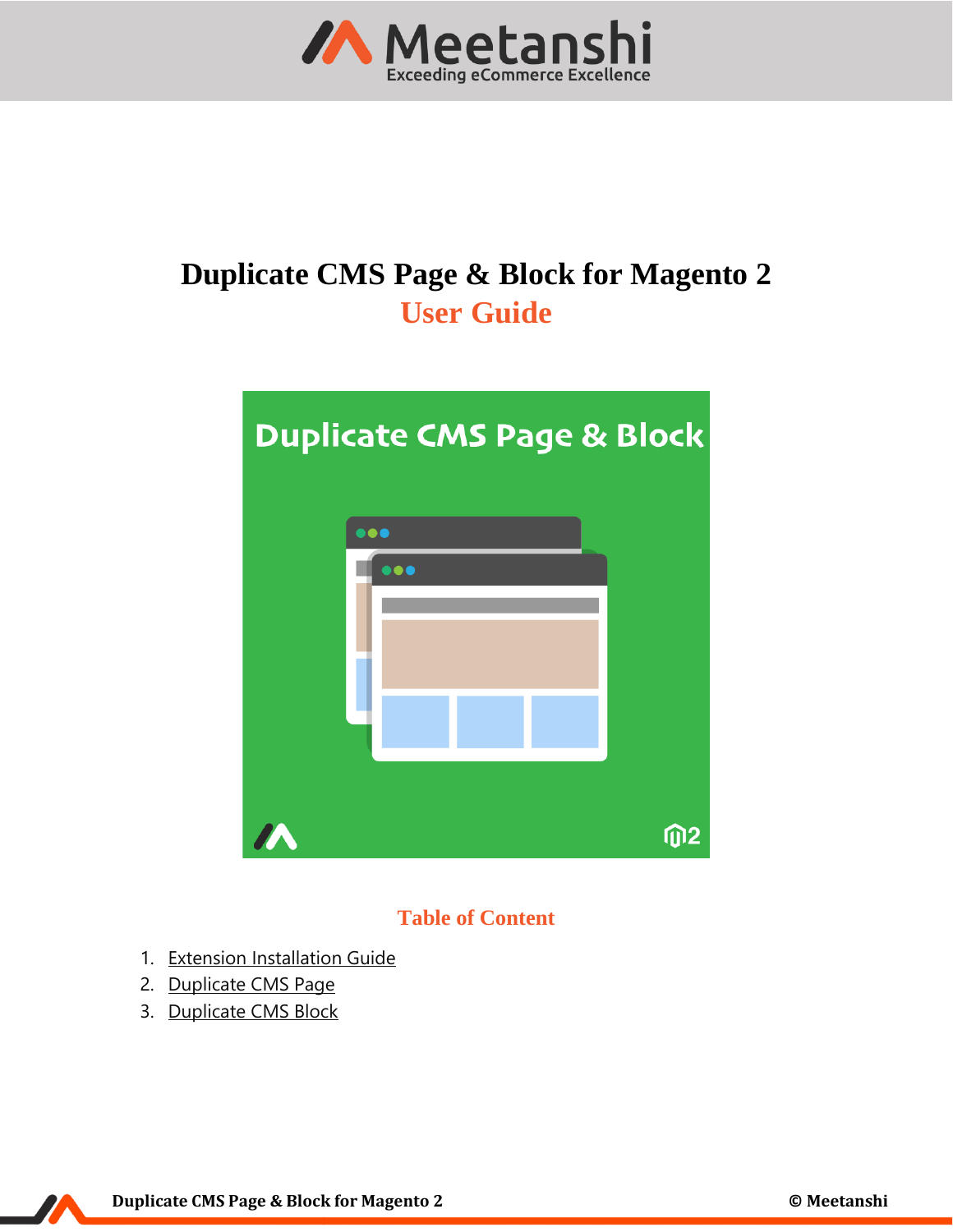

## <span id="page-1-0"></span>**1. Extension Installation**

- Create a folder structure in Magento root as app/code/Meetanshi/DupPageBlock
- Download and extract the zip folder and upload our extension files to the app/code/Meetanshi/DupPageBlock via FTP.
- Login to your SSH and run below commands step by step:
	- o php bin/magento setup:upgrade
	- o For Magento version 2.0.x to 2.1.x php bin/magento setup:static-content:deploy
	- o For Magento version 2.2.x & above php bin/magento setup:static-content:deploy –f
	- o php bin/magento cache:flush

#### <span id="page-1-1"></span>**2. Duplicate CMS Page**

Login to Magento 2, move to **Content**  $\rightarrow$  **Pages** where you can find a grid with the pages.

#### • **Duplicate Individual Page from the Grid**

The grid has the list of pages with the action column. On click of "Select" action you can find the "Duplicate" action for the page.

| Pages                                                            |                |                           |                                        | Individual page duplicate<br>action from the grid |                   |               |                                      | ۵O                                                       | duplicate-pagebl v  |
|------------------------------------------------------------------|----------------|---------------------------|----------------------------------------|---------------------------------------------------|-------------------|---------------|--------------------------------------|----------------------------------------------------------|---------------------|
|                                                                  |                |                           |                                        |                                                   |                   |               |                                      |                                                          | <b>Add New Page</b> |
| Q<br>Filters<br>$\bullet$<br>Search by keyword<br>Default View ▼ |                |                           |                                        |                                                   |                   |               |                                      | $\bullet$ Columns $\bullet$<br>Click to<br>duplicate the |                     |
| $\blacktriangledown$<br>Actions<br>5 records found               |                |                           |                                        |                                                   |                   | 20            | $\blacktriangleright$ per page<br>K. | selected CMS<br>page                                     |                     |
| □                                                                | ID             | <b>Title</b>              | <b>URL Key</b>                         | Layout                                            | <b>Store View</b> | <b>Status</b> | Created                              | <b>Modified</b>                                          | <b>Action</b>       |
| <b>Tale</b>                                                      |                | 404 Not Found             | no-route                               | 2 columns with right bar                          | All Store Views   | Enabled       | Jan 9, 2019 10:40:56 AM              | Jan 9, 2019 10:40:56 AM                                  | Select $\triangle$  |
| П.                                                               | $\overline{2}$ | Home page                 | home                                   | 1 column                                          | All Store Views   | Enabled       | Jan 9, 2019 10:40:56 AM              | Jan 9, 2019 10:40:57 AM                                  | Edit                |
| $\Box$                                                           | 3              | <b>Enable Cookies</b>     | enable-cookies                         | 1 column                                          | All Store Views   | Enabled       | Jan 9, 2019 10:40:56 AM              | Jan 9, 2019 10:40:56 AM                                  | Delete<br>Duplicate |
| $\Box$                                                           | $\overline{4}$ | Privacy and Cookie Policy | privacy-policy-cookie-restriction-mode | 1 column                                          | All Store Views   | Enabled       | Jan 9, 2019 10:40:56 AM              | Jan 9, 2019 10:40:56 AM                                  | View                |
| □                                                                | 5              | 404 Not Found             | no-route-1548670761                    | 2 columns with right bar                          | All Store Views   | Disabled      | Jan 28, 2019 3:49:22 PM              | Jan 28, 2019 3:49:22 PM                                  | Select v            |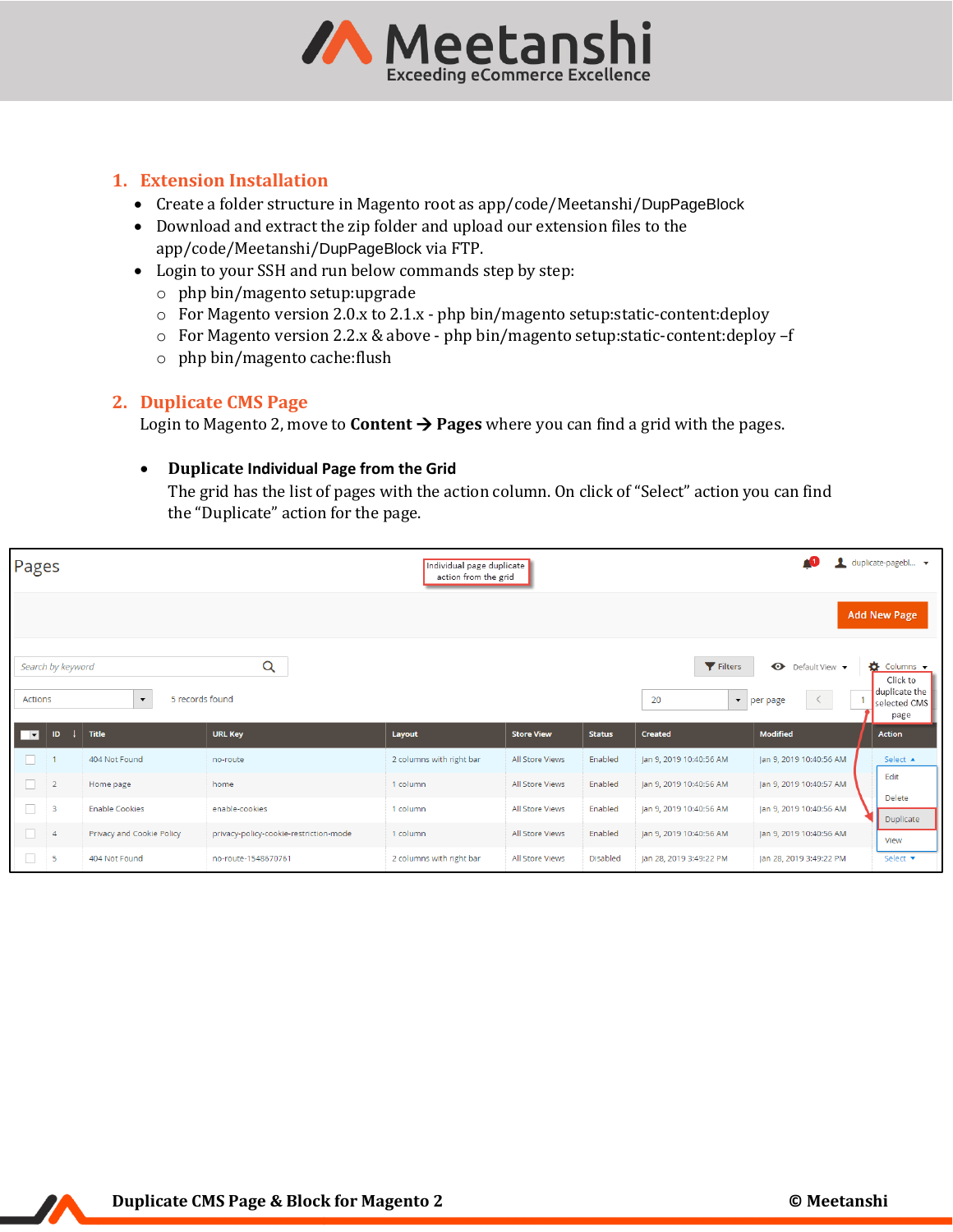

#### • **Mass Duplicate Page Action**

The extension facilitates to duplicate multiple pages together. Simply select the pages from the grid and select "**Duplicate**" action from the mass action dropdown.

| Pages                                                                            |                           |                                      |                                        | Mass page duplicate<br>action from the grid |                   |               |                                                  | 40                          | duplicate-pagebl v          |
|----------------------------------------------------------------------------------|---------------------------|--------------------------------------|----------------------------------------|---------------------------------------------|-------------------|---------------|--------------------------------------------------|-----------------------------|-----------------------------|
|                                                                                  |                           |                                      |                                        |                                             |                   |               |                                                  |                             | <b>Add New Page</b>         |
| Search by keyword                                                                |                           |                                      | Q                                      |                                             |                   |               | Filters                                          | $\bullet$<br>Default View ▼ | $\bullet$ Columns $\bullet$ |
| Select the pages and duplicate mass action<br>$\blacktriangle$<br><b>Actions</b> |                           | to duplicate selected pages together |                                        |                                             |                   | 20            | $\blacktriangleright$   per page<br>$\mathbf{1}$ | $\rightarrow$<br>of         |                             |
| Delete                                                                           |                           |                                      | <b>URL Key</b>                         | Layout                                      | <b>Store View</b> | <b>Status</b> | Created                                          | <b>Modified</b>             | <b>Action</b>               |
| <b>Disable</b>                                                                   |                           |                                      | no-route                               | 2 columns with right bar                    | All Store Views   | Enabled       | Jan 9, 2019 10:40:56 AM                          | Jan 9, 2019 10:40:56 AM     | Select v                    |
| Enable                                                                           |                           |                                      |                                        |                                             |                   |               |                                                  |                             |                             |
| Edit                                                                             |                           |                                      | home                                   | 1 column                                    | All Store Views   | Enabled       | Jan 9, 2019 10:40:56 AM                          | Jan 9, 2019 10:40:57 AM     | Select v                    |
| Duplicate                                                                        |                           |                                      | enable-cookies                         | 1 column                                    | All Store Views   | Enabled       | Jan 9, 2019 10:40:56 AM                          | Jan 9, 2019 10:40:56 AM     | Select v                    |
| $\blacktriangledown$<br>$\overline{4}$                                           | Privacy and Cookie Policy |                                      | privacy-policy-cookie-restriction-mode | 1 column                                    | All Store Views   | Enabled       | Jan 9, 2019 10:40:56 AM                          | Jan 9, 2019 10:40:56 AM     | Select v                    |
| $\Box$<br>5                                                                      | 404 Not Found             |                                      | no-route-1548670761                    | 2 columns with right bar                    | All Store Views   | Disabled      | Jan 28, 2019 3:49:22 PM                          | Jan 28, 2019 3:49:22 PM     | Select v                    |

## • **Duplicate Page Button in Page Edit**

Apart from the grid, the extension allows to duplicate the page from the CMS page edit. Select a page and click edit action. From the page edit, you can see "**Duplicate Page**" button. Click it to create the duplicate page.

| 404 Not Found                     | Duplicate page button under<br>the edit CMS page |                   | Æ                                                                             | duplicate-pagebl v              |
|-----------------------------------|--------------------------------------------------|-------------------|-------------------------------------------------------------------------------|---------------------------------|
|                                   |                                                  | $\leftarrow$ Back | <b>Delete Page</b><br>Duplicate Page<br>Click to duplicate the<br>opened page | Save<br>$\overline{\mathbf{v}}$ |
| <b>Enable Page</b>                | Yes<br>$\bullet$                                 |                   |                                                                               |                                 |
| Page Title *                      | 404 Not Found                                    |                   |                                                                               |                                 |
| Content                           |                                                  |                   |                                                                               | $\odot$                         |
| <b>Search Engine Optimization</b> |                                                  |                   |                                                                               | $\odot$                         |
| <b>Page in Websites</b>           |                                                  |                   |                                                                               | $\odot$                         |
| Design                            |                                                  |                   |                                                                               | $\odot$                         |
| <b>Custom Design Update</b>       |                                                  |                   |                                                                               | $\odot$                         |

Z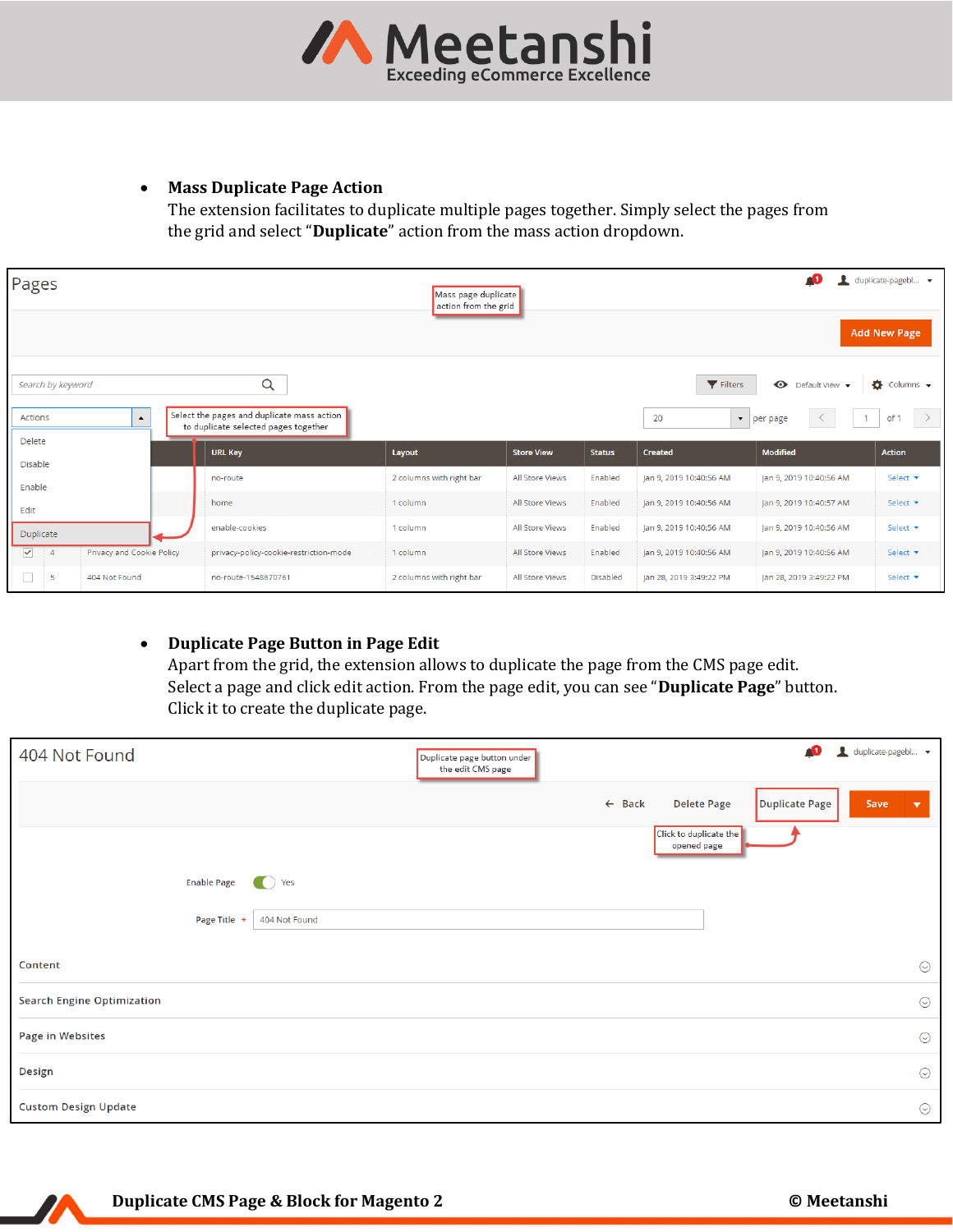

#### • **Duplicate Page Creation Success Message**

Once you click the button to create a duplicate page, the extension auto duplicates the CMS page and redirects you to the newly duplicated page set with the disabled status. Also, the page is assigned with a different URL key for the uniqueness.

| Home page                         |                      |                 | Duplicate page creation<br>success message                                                                                               |  |                   |                    | Æ                     | duplicate-pagebl |         |
|-----------------------------------|----------------------|-----------------|------------------------------------------------------------------------------------------------------------------------------------------|--|-------------------|--------------------|-----------------------|------------------|---------|
|                                   |                      |                 |                                                                                                                                          |  | $\leftarrow$ Back | <b>Delete Page</b> | <b>Duplicate Page</b> | Save             | ▼       |
| The duplicate page is created     |                      |                 |                                                                                                                                          |  |                   |                    |                       |                  |         |
|                                   | <b>Enable Page</b>   | NΟ              | After the duplication of the page, the user gets redirected to the<br>duplicated page and by default, the page status is set to disabled |  |                   |                    |                       |                  |         |
|                                   | Page Title *         | Home page       |                                                                                                                                          |  |                   |                    |                       |                  |         |
| Content                           |                      |                 |                                                                                                                                          |  |                   |                    |                       |                  | $\odot$ |
| <b>Search Engine Optimization</b> |                      |                 |                                                                                                                                          |  |                   |                    |                       |                  | $\odot$ |
|                                   | <b>URL Key</b>       | home-1548826910 | Unique URL key is assigned to the<br>newly created page                                                                                  |  |                   |                    |                       |                  |         |
|                                   | Meta Title           |                 |                                                                                                                                          |  |                   |                    |                       |                  |         |
|                                   | <b>Meta Keywords</b> |                 |                                                                                                                                          |  |                   |                    |                       |                  |         |

Z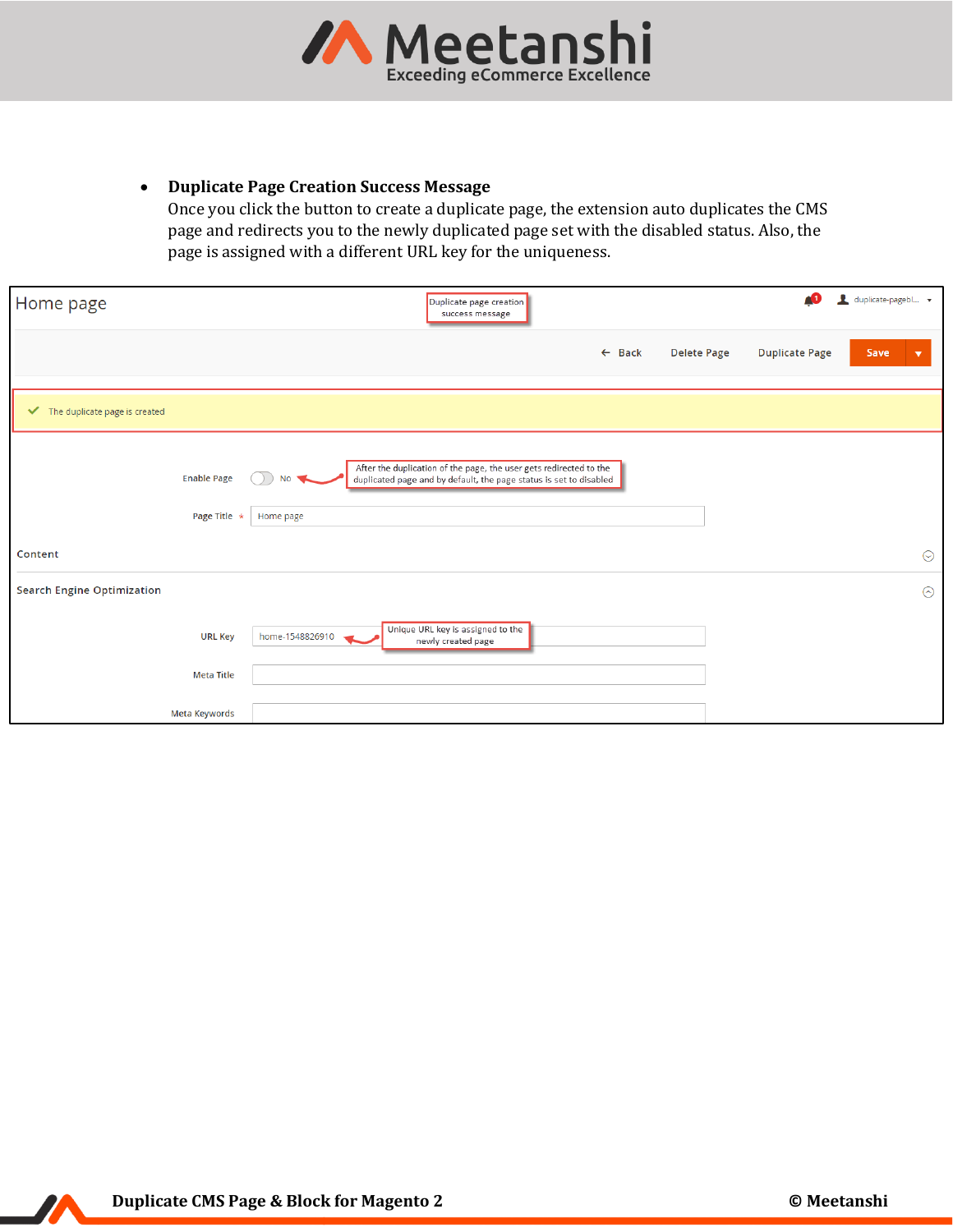

# <span id="page-4-0"></span>**3. Duplicate CMS Block**

To duplicate CMS blocks, move to **Content → Blocks** where you can find a grid with the blocks.

#### • **Duplicate Individual Block from the Grid**

The grid has the list of blocks with the action column. On click of "Select" action you can find the "Duplicate" action for the block.

| <b>Blocks</b> |                   |                    |                 |                   | 40<br>duplicate-pagebl v<br>Individual block duplicate<br>action from the grid |                         |                                              |                                         |  |  |
|---------------|-------------------|--------------------|-----------------|-------------------|--------------------------------------------------------------------------------|-------------------------|----------------------------------------------|-----------------------------------------|--|--|
|               |                   |                    |                 |                   |                                                                                |                         |                                              | <b>Add New Block</b>                    |  |  |
|               | Search by keyword |                    | Q               |                   |                                                                                |                         | Filters<br>$\bullet$<br>Default View ▼       | $\bullet$ Columns $\bullet$<br>Click to |  |  |
| Actions       |                   | $\bar{\mathbf{v}}$ | 4 records found |                   |                                                                                | 20                      | $\langle$<br>$\blacktriangledown$   per page | duplicate the<br>selected CMS<br>block  |  |  |
| <b>ITEL</b>   | ID                | Title              | Identifier      | <b>Store View</b> | <b>Status</b>                                                                  | Created                 | <b>Modified</b>                              | <b>Action</b>                           |  |  |
| n             |                   | Test               | test            | All Store Views   | Enabled                                                                        | Jan 28, 2019 3:51:05 PM | Jan 28, 2019 3:51:05 PM                      | Select ▲                                |  |  |
| $\Box$        | $\overline{2}$    | Test               | test-1548670876 | All Store Views   | Disabled                                                                       | Jan 28, 2019 3:51:16 PM | Jan 28, 2019 3:51:16 PM                      | Edit                                    |  |  |
| $\Box$        | 3                 | Test               | test-1548670908 | All Store Views   | Disabled                                                                       | Jan 28, 2019 3:51:48 PM | Jan 28, 2019 3:51:48 PM                      | <b>Delete</b><br>Duplicate              |  |  |
| n.            | $\overline{4}$    | Test               | test-1548671083 | All Store Views   | Disabled                                                                       | Jan 28, 2019 3:54:43 PM | Jan 28, 2019 3:54:43 PM                      | Select v                                |  |  |

#### • **Mass Duplicate Block Action**

The extension facilitates to duplicate multiple CMS blocks together. Simply select the blocks from the grid and select "**Duplicate**" action from the mass action dropdown.

| <b>Blocks</b>                         |                   |             |                                                                                      |                   | Æ<br>duplicate-pagebl v<br>Mass block duplicate<br>action from the grid<br><b>Add New Block</b> |                         |                                        |                             |  |
|---------------------------------------|-------------------|-------------|--------------------------------------------------------------------------------------|-------------------|-------------------------------------------------------------------------------------------------|-------------------------|----------------------------------------|-----------------------------|--|
|                                       | Search by keyword |             | $\alpha$                                                                             |                   |                                                                                                 |                         | Filters<br>$\bullet$<br>Default View • | $\bullet$ Columns $\bullet$ |  |
| $\blacktriangle$<br>Actions<br>Delete |                   |             | Select the blocks and duplicate mass action<br>to duplicate selected blocks together |                   |                                                                                                 | 20                      | $\blacktriangledown$<br>per page       | of 1                        |  |
| Edit                                  |                   |             | Identifier                                                                           | <b>Store View</b> | <b>Status</b>                                                                                   | Created                 | <b>Modified</b>                        | Action                      |  |
| Duplicate                             |                   |             | test                                                                                 | All Store Views   | Enabled                                                                                         | Jan 28, 2019 3:51:05 PM | Jan 28, 2019 3:51:05 PM                | Select <b>v</b>             |  |
|                                       |                   | <b>Test</b> | test-1548670876                                                                      | All Store Views   | Disabled                                                                                        | Jan 28, 2019 3:51:16 PM | Jan 28, 2019 3:51:16 PM                | Select <b>v</b>             |  |
| $\checkmark$                          | 3                 | Test        | test-1548670908                                                                      | All Store Views   | Disabled                                                                                        | Jan 28, 2019 3:51:48 PM | Jan 28, 2019 3:51:48 PM                | Select v                    |  |
| $\blacktriangledown$                  | $\overline{4}$    | Test        | test-1548671083                                                                      | All Store Views   | Disabled                                                                                        | Jan 28, 2019 3:54:43 PM | Jan 28, 2019 3:54:43 PM                | Select v                    |  |

 $\boldsymbol{v}$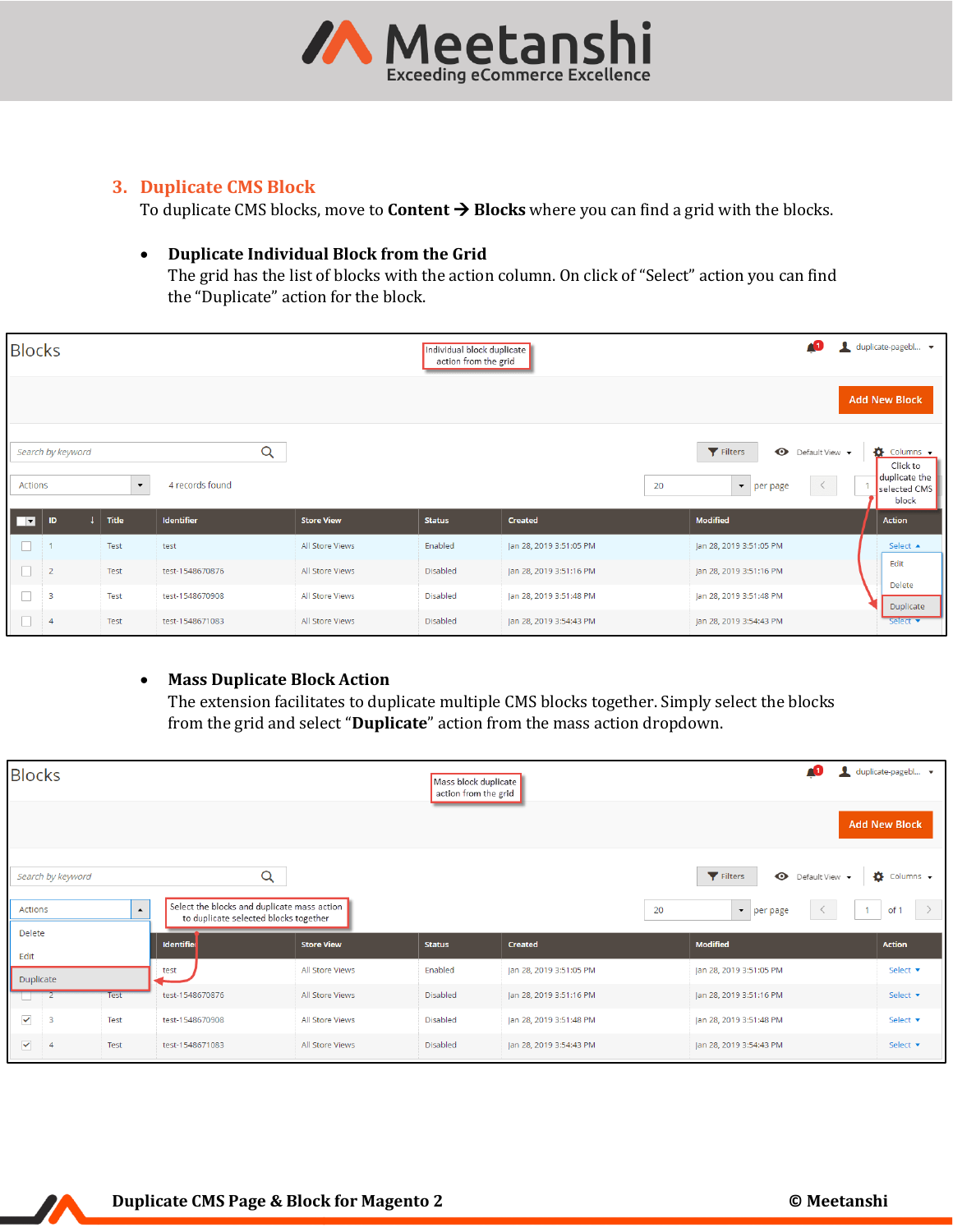

#### • **Duplicate Block Button in Block Edit**

Apart from the grid, the extension allows to duplicate the block from the CMS block edit page. Select a block and click edit action. From the block edit, you can see "**Duplicate Block**" button. Click it to create the duplicate block.

| <b>Test</b>                                        | ۵O<br>duplicate-pagebl v<br>Duplicate block button under<br>the edit CMS block                                        |                      |
|----------------------------------------------------|-----------------------------------------------------------------------------------------------------------------------|----------------------|
|                                                    | Duplicate Block<br>$\leftarrow$ Back<br><b>Delete Block</b><br>Save                                                   | $\blacktriangledown$ |
|                                                    | Click to duplicate the<br>opened block                                                                                |                      |
| <b>Enable Block</b>                                | $\bullet$ Yes                                                                                                         |                      |
| Block Title *                                      | Test                                                                                                                  |                      |
| Identifier *                                       | test                                                                                                                  |                      |
| Store View *                                       | All Store Views<br><b>Main Website</b>                                                                                |                      |
|                                                    | <b>Main Website Store</b>                                                                                             |                      |
|                                                    | Default Store View                                                                                                    |                      |
|                                                    |                                                                                                                       |                      |
| Show / Hide Editor                                 |                                                                                                                       |                      |
| $\mathbf{B}$<br>Paragraph<br>$\hspace{0.1mm}\star$ | $I \cup \equiv \equiv \equiv \equiv  \equiv \cdot   \equiv \cdot   \circ \equiv \cdots  \circ \mid \circ \mid \infty$ |                      |
| Test Block for CMS Page.                           |                                                                                                                       |                      |

11